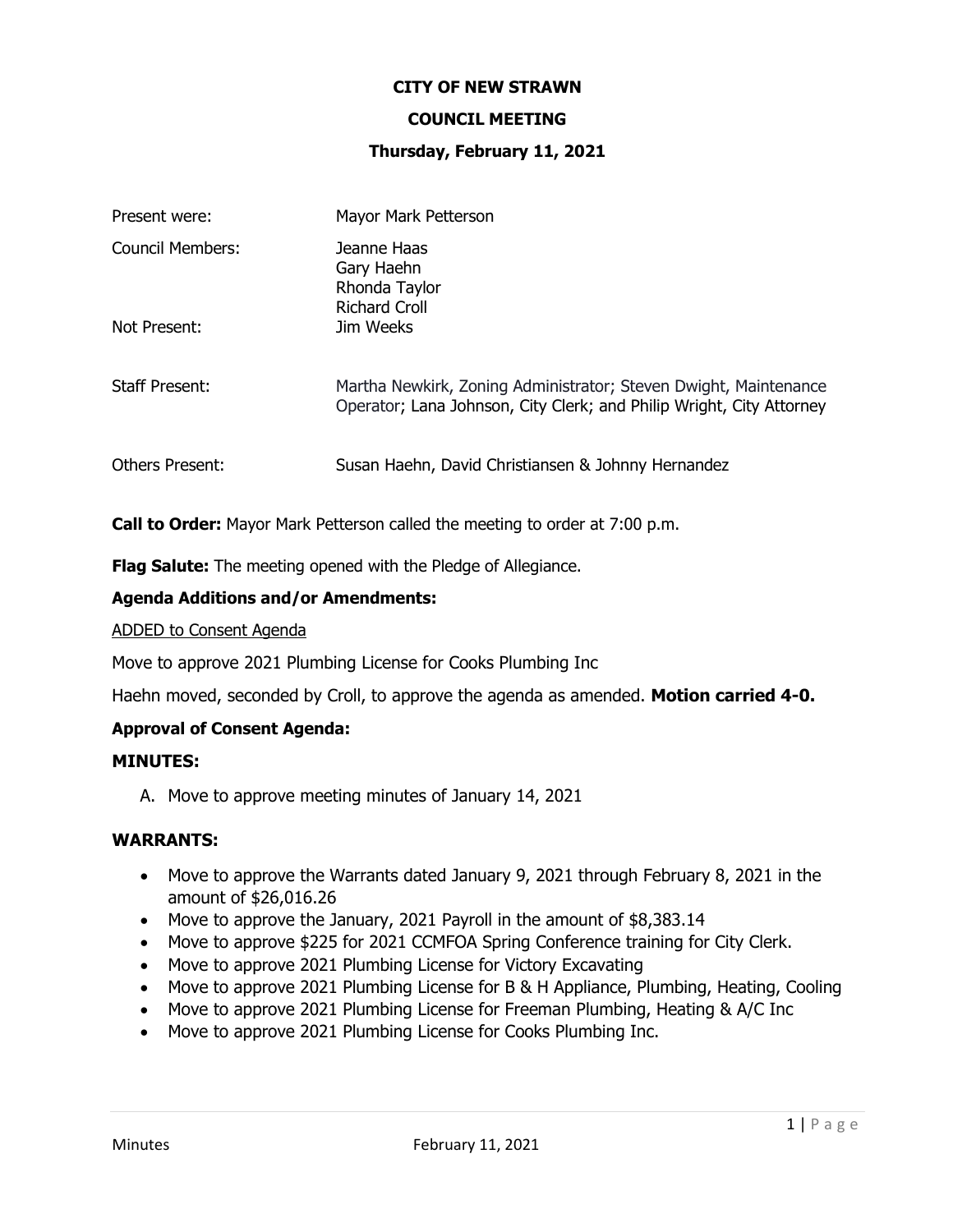Haas moved, seconded by Haehn, to approve the consent agenda with the addition of the Cook's Plumbing License. **Motion carried 4-0.**

# **Public Comments:**

- 7:05 Darla Long After School Program Darla wasn't able to make it but Mayor Petterson informed the council that the school was applying for a grant to help the After School Programs. They would like to bring the kids out for a "catch and release" fishing trip with the fishing license fees to be waived. The Kansas Depart of Wildlife and Parks may be asked to help and teach the kids about conservation. A value would need to be placed on the program.
- David Christiansen said he had heard the ditch at Seneca Circle was going to be filled but Kansas law states that you weren't supposed to change the flow of water. Susan Haehn responded that it would be filled, they had it surveyed and they own the entire ditch. Council Member Taylor asked that nothing be done until an engineer reviews the plan. Mayor Petterson mentioned using community improvement funds for the engineer. David also asked that Gary recuse himself from any drainage issues.
- Susan Haehn asked again about the city providing street lights in the Arrowhead area. Council Member Taylor thought there was a covenant that states no lights in that area. David Christiansen asked if anyone else wanted lights in Arrowhead. It was suggested that the light question go out to the public. The street committee will meet to look at different types of lights and where to put them.
- Council Member Taylor said she knew who two of the public attendees were and asked that the third (Johnny Hernandez) introduce himself.

### **FINANCIAL REPORTS:**

a. Additional Warrants

Taylor moved, seconded by Haehn to approve additional warrants in the amount of \$599.09. **Motion carried 4–0.**

### **Utility Report:**

### **Staff Reports:**

### **Zoning Administrator Report -** Martha Newkirk

- Planning Board will have a meeting February 25. They will approve the minutes for November 17, 2020 meeting, adjourn Planning Board meeting, open Board of Zoning Appeals meeting to approve October 27, 2020 meeting minutes and return to the Planning Board meeting.
- Citizen complaint was received via USPS that a land owner wasn't using a building for what the building permit was issued for. Citizen also requested a response. Newkirk reviewed the situation, didn't find issues with it and was not going to respond to the citizen.

### **Code Enforcement Officer Report: N/A**

### **Maintenance Operator Report**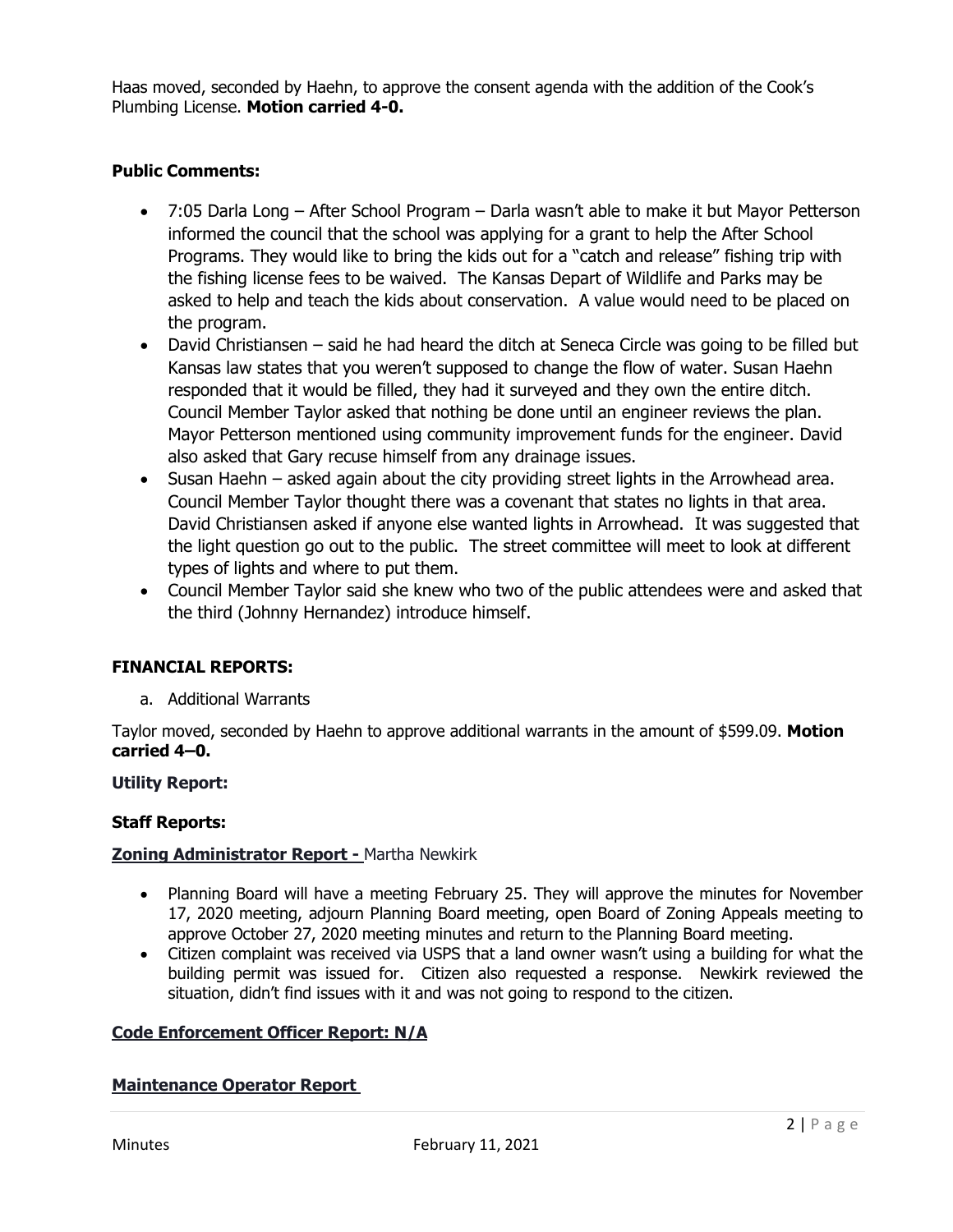- Received several quotes for the salt bin building.
- Aerator at the lake has been turned off.
- AAA Glass is to get a post for the new door at the community building.
- Water heater at parks restroom has been replaced. The wiring wasn't sufficient for a tankless heater so it was replaced with a standard water heater.
- Street lights what style is needed and what yards are they to be placed in.

Kroll moved seconded by Haehn to approve a quote from Burlington Construction Inc. for the sidewalk quote at the Community building. Funds no more than \$2,564.29 to be used from the General fund. **Motion carried 4-0.**

**City Clerk Report:** (written report submitted)

- CARES update \$2,238.85 remaining to be spent before 3/1/21
- Quotes for signage on the front of City Hall

Taylor moved seconded by Croll to approve quote #2 in the amount of \$9,347 from Coffelt Sign Company Inc. for signage at City Hall. Remaining CARES funds to be used and remainder from General funds.

• Quote for blinds at City Hall and Community Building – have her look at remaining door and window when she installs.

Kroll moved seconded by Taylor to approve quote from Made in the Shade for blinds at City Hall and the Community Center. Funds not to exceed \$941.60 to be used from the General fund. **Motion carried 4-0**.

- Coffey County Spring Cleanup April 12-17
- Website Search functions work differently with the different formats of documents that have been uploaded. When forms are updated everything can be uploaded in a searchable format. Tracy at IM Design suggested training before that happens.
- Community Building Calendar February rentals

# February

- $\bullet$  7<sup>th</sup> Private Event
- $21<sup>th</sup>$  Private Event March
- $\bullet$  6<sup>th</sup> Ducks Unlimited
- $\bullet$  25<sup>th</sup> WCNOC Outage Valve Team

# **City Attorney Report:**

• Provided update from David Cooper on the lawsuit. Next hearing will be on April 5, 2021.

### **Mayor's Report:**

• Renumber Resolution 2020-2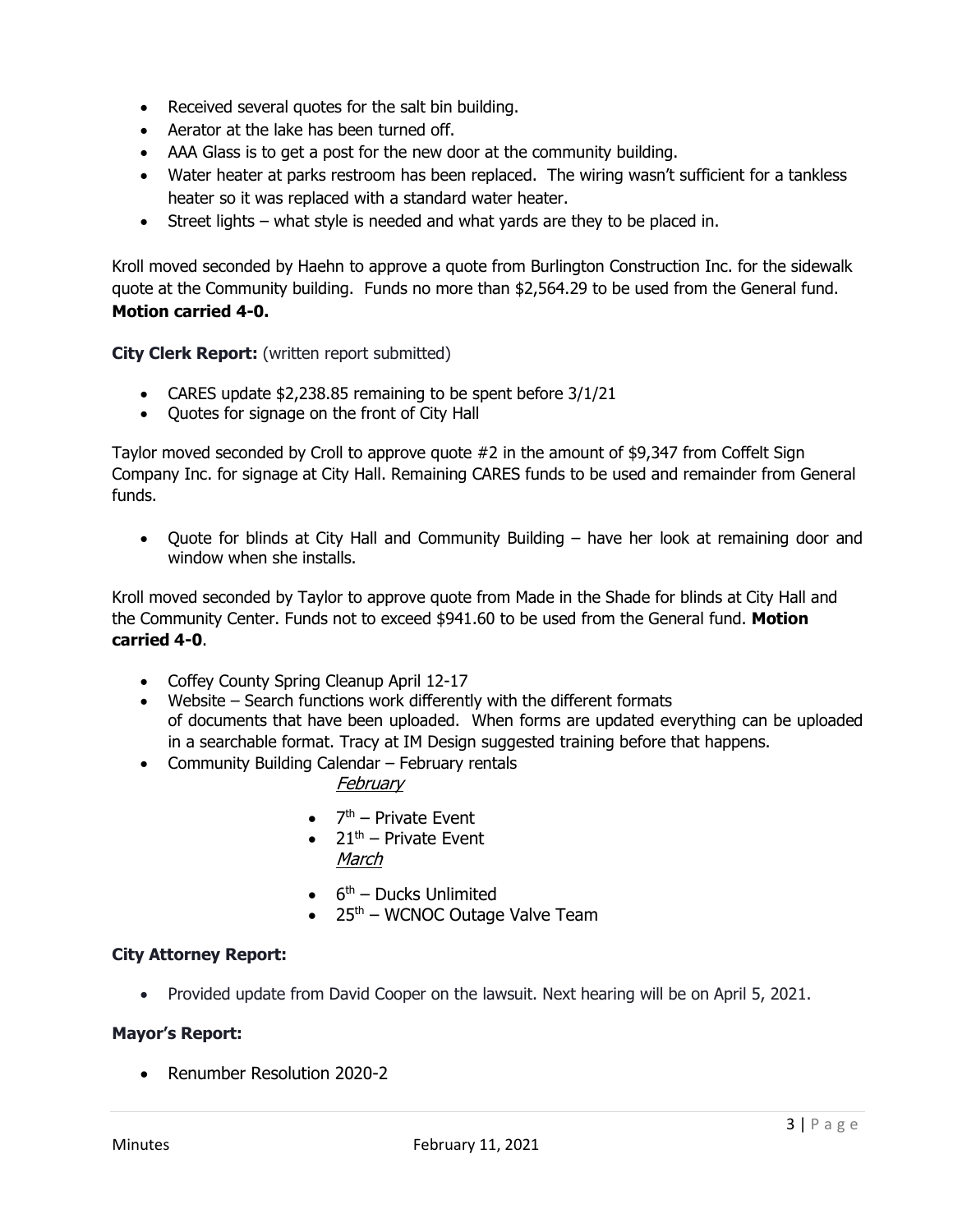Taylor moved, seconded by Croll to approve Resolution No. 100 to renumber Resolution No. 2020- 2. **Motion carried 4-0.**

• GAAP Waiver Resolution No. 101.

Croll moved, seconded by Haas to approve Resolution No. 101 GAAP Waiver for 2021. **Motion carried 4-0.**

# **Finance and Economic Development:**

## **Community Building Report:**

• Sidewalk bid was covered under Maintenance Report

### **Street Report:**

- Engineer Council Member Haehn requested a timeframe on an engineer as he doesn't want to wait 6 months for a report. He needs to reseed his backyard and has people wanting to get rid of dirt. Council Member Taylor said she was uncomfortable with Haehn putting his needs before the city. Mayor Petterson asked that he wait for the Community Improvement Project. Haehn said he was sick of waiting. Susan Haehn asked for a guarantee that their project would be at the top of the list.
- Speed Limit Signs Council Member Haehn asked where all of the speed limit signs had been placed. He wants more posted-on Arrowhead Drive. Mayor Petterson asked that the Street Committee look into this.
- Speed Bumps Council Member Haehn wants speed bumps installed on Arrowhead Dr. Council Member Taylor explained that they aren't practical.
- Street Lights covered under public comment.

### **Public Relations:**

• Strawnfest 2021 – still scheduled for June 12, 2021. Council Member Haas has been contacting possible sponsors. A plug needs to be installed for a snow cone machine. T-shirts with new logo on front and advertising on back. She also asked about the City providing some funds.

Haehn moved, seconded by Croll to use \$5,000 out of the Parks Fund for Strawnfest 2021. **Motion failed 2-3. Council Member's Taylor, and Croll voting against with Mayor Petterson breaking tie.** 

- Zoning Council Member Haas mentioned the golf course selling and asked if someone wanted to purchase 10 feet would they need to contact Zoning. Newkirk said the seller needs to make sure they retain enough land to be considered a property and the buyer would need to combine it into their current deed if they wanted to build on it.
- Maps label/up to date Council Member Haas was concerned that the city's zoning maps were not up to date as people had been calling her with questions. Newkirk will make sure the Emergency Management Office has current maps.

### **Parks and Recreation Report:**